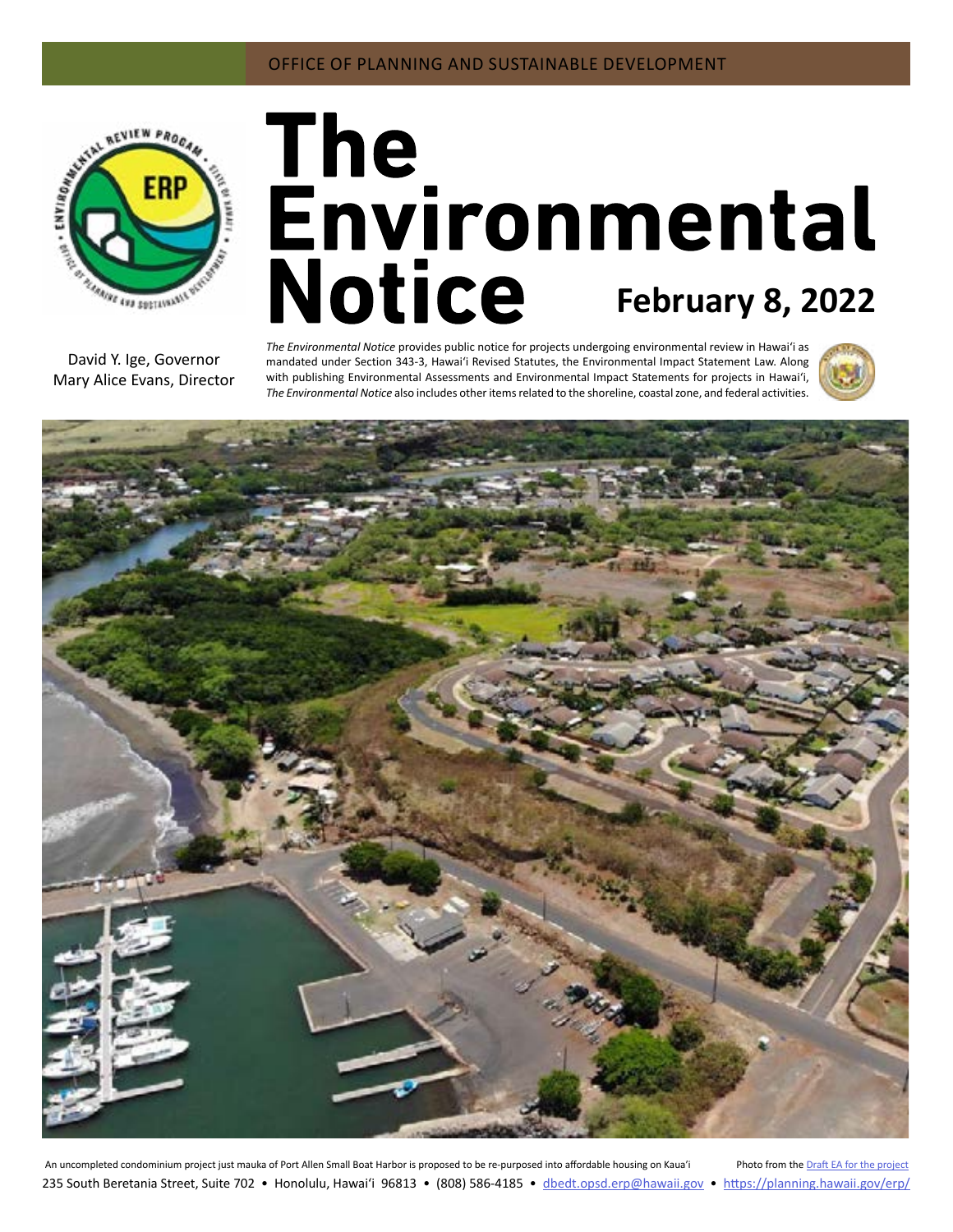### Table of Contents **ANNOUNCEMENTS Statewide Map of New HRS Chapter 343 Documents & Determinations** 2 **[Lists of Exemption Notices](#page-6-0)** 7 **[Hawaiʹi](#page-2-0)** [Roehrig Single-Family Residence in Wa'awa'a--Draft EA](#page-2-0)  [\(AFNSI\)](#page-2-0) 3 **[Prior Determination](#page-7-0)** 8 **[Maui](#page-2-0)** [Maui High School Girls Locker Room--Draft EA \(AFNSI\)](#page-2-0) 3 [Wailuku River Bank Stabilization--Final EA \(FONSI\)](#page-3-0) [10] 24 **[DHHL Honokowai Master Plan--Final EA \(FONSI\)](#page-3-0) [10011] SHORELINE NOTICES [L�naʹi](#page-4-0)** [Kōʻele Project District Amendment--Final EA \(FONSI\) Vol 1](#page-4-0) and Vol 2 5 **[Conservation District Use Applications](#page-9-0)** 10 **[kauaʹi](#page-4-0)** [Kai ʻŌlino Affordable Housing Development--Final EA](#page-4-0)  [\(FONSI\)](#page-4-0) 5 **[Chapter 25, Revised Ordinances of Honolulu](#page-5-0)** 6 **[Previously Published Documents Open for Comment](#page-6-0)** 7 **[Exemption Determinations](#page-6-0)** 7 **[Agency Exemption List Concurrence](#page-7-0)** 8 **[Coastal Zone Management Notices](#page-7-0)** [Federal Consistency Reviews](#page-7-0)<br>
<u>[</u>20]  $2x + 1$ <br>  $3x + 2y + 2y = 8$ [Special Management Area \(SMA\) Minor Permits](#page-8-0) 2002-2014 [Applications for Shoreline Certification](#page-8-0)\_\_\_\_\_\_\_\_\_\_\_\_\_\_\_\_9 [Proposed Shoreline Certifications and Rejections](#page-8-0) **[Federal Notices](#page-9-0)** 10 **[Glossary of Terms and Definitions](#page-10-0)** 11

# **ANNOUNCEMENTS**

- As mentioned previously, starting with this issue of *The Environmental Notice (TEN)*, all existing and future files for EAs, EISs, etc. will now be uploaded only to our new server (planning.hawaii.gov). Be sure to search for old files on our new [website](https://planning.hawaii.gov/erp/), rather than clicking on links in previous issues of *TEN,* even when those issues reside on the new server. Please have patience as we work through the inevitable hiccups that will occasionally emerge during this process.
- With the new Legislative session underway, keep an eye out for proposed legislation that may affect the environmental review process in various ways, and be sure to voice your perspectives using the resources at [capitol.hawaii.gov](http://capitol.hawaii.gov)

# Statewide Map of New HRS Chapter 343 Documents & Determinations

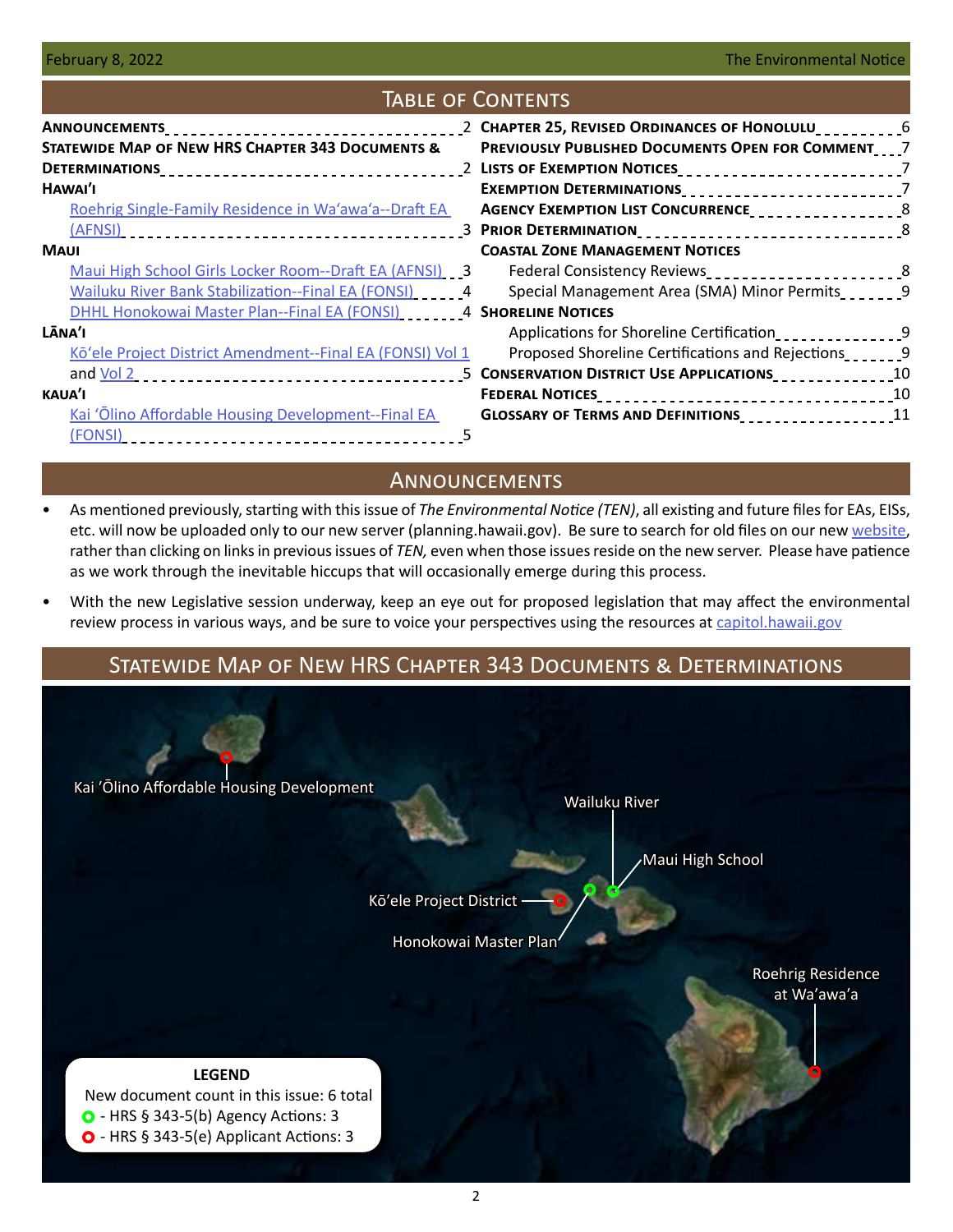# HAWAI'I

### <span id="page-2-0"></span>**[Roehrig Single-Family Residence in Wa'awa'a--Draft EA \(AFNSI\)](https://files.hawaii.gov/dbedt/erp/Doc_Library/2022-02-08-HA-DEA-Roehrig-SFR-in-Waawaa.pdf)**

| <b>HRS §343-</b><br>5(a) Trigger | (2) Propose any use within any land classified as a conservation district                                                                                                                                                                                |
|----------------------------------|----------------------------------------------------------------------------------------------------------------------------------------------------------------------------------------------------------------------------------------------------------|
| District(s)                      | Puna                                                                                                                                                                                                                                                     |
| TMK(s)                           | $(3)$ 1-4-028:008                                                                                                                                                                                                                                        |
| Permit(s)                        | County of Hawai'i: SMA Permit Plan Approval and Grubbing, Grading, & Building Permits, Driveway Access Permit;<br>State of Hawai'i: Conservation District Use Permit, Wastewater System Approval, Chapter 6E SHPD Approval of Archaeo-<br>logical Survey |
| <b>Approving</b><br>Agency       | State of Hawai'i, Department of Land and Natural Resources<br>Trevor Fitzpatrick, (808) 798-6660, trevor.j.fitzpatrick@hawaii.gov<br>1151 Punchbowl Street #131, Honolulu, HI 96813                                                                      |
| Applicant                        | Christopher and Wendi Roehrig<br>c/o: James Leonard, 64-629 Kohala Place, Kamuela, HI 96743, (808) 987-4826, jmleonard@mac.com                                                                                                                           |
| Consultant                       | Geometrician Associates, LLC; 10 Hina Street, Hilo, HI 96720<br>Ron Terry, (808) 969-7090, rterry@hawaii.rr.com                                                                                                                                          |
| <b>Status</b>                    | Statutory 30-day public review and comment period starts. Comments are due by March 10, 2022. Please click on title link<br>above to read the document, then send comments to the approving agency and copy the applicant and the consultant.            |

Applicants propose a home on their 0.459-acre shoreline property within a subdivision in Puna. The 1-story home will be set back 70 feet from the shoreline and will have 2,356-square of interior space, 2 bedrooms, 2 baths, and a garage and lanai. The off-grid home will have rooftop solar PV. The project includes landscaping with the natural hala/naupaka vegetation and replaces hala trees that need to be removed within areas that have or will have invasive trees removed. No threatened and endangered plants are present, and no archaeological sites are present. Grading will be minimal and mitigated by BMPs. Clearing timing restrictions will help prevent impacts to endangered Hawaiian hoary bats. Cultural practices in the form of fishing and gathering sometimes occur makai of the lot and would not be adversely affected.

# **MAUI**

### **[Maui High School Girls Athletic Locker Room--Draft EA \(AFNSI\)](https://files.hawaii.gov/dbedt/erp/Doc_Library/2022-02-08-MA-DEA-Maui-High-School-Girls-Locker-Room.pdf)**

| <b>HRS §343-</b><br>5(a) Trigger           | (1) Propose the use of state or county lands or the use of state or county funds                                                                                               |
|--------------------------------------------|--------------------------------------------------------------------------------------------------------------------------------------------------------------------------------|
| District(s)                                | Wailuku                                                                                                                                                                        |
| TMK(s)                                     | $(2)$ 3-8-007: 098                                                                                                                                                             |
| Permit(s)                                  | DCAB, Noise Permit, Chapter 6E, Temporary Water Permit, Building Permit, Grading and Grubbing Permit, Certificate of<br>Occupancy, Fire Department Review                      |
| Proposing/<br><b>Determining</b><br>Agency | State of Hawai'i, Department of Education<br>Jolene Velasco, (808) 784-5129, jolene.velasco@k12.hi.us<br>3633 Wai'alae Avenue, Honolulu, HI 96816,                             |
| Consultant                                 | Gerald Park Urban Planner; 95-595 Kaname'e St #324, Mililani, HI 96789<br>Gerald Park, (808) 625-9626, $g$ park@gpup.biz                                                       |
| <b>Status</b>                              | Statutory 30-day public review and comment period starts. Comments are due by March 10, 2022. Please send comments<br>to the proposing/determining agency at $g$ park@gpup.biz |

The project will construct a new Girls' Athletic Locker Room and Other Facilities serve staff and students activities from ninth through Grade 12. The facility will include: Girls' Athletic Locker Rooms/Showers, Girls' Physical Education Locker rooms/Showers, Unisex Locker Room, Coaches Offices, Trainer's and First Aid Room, Classroom, Multi-Purpose Room, Restrooms, Laundry Room, Athletics Storage and other various support spaces for utility and circulation. Telephone system, data, cable TV system, and various utilities will be part of the project. The school will incorporate advanced communication systems to support technology program requirements, as well as general communications. No existing facilities will be removed or demolished as part of this project. The project will be constructed as a rectangular shaped, one-story structure. The building footprint measures 138'-0" X 46'-0" with a floor area of approximately 6,350± square feet including program and non-program spaces.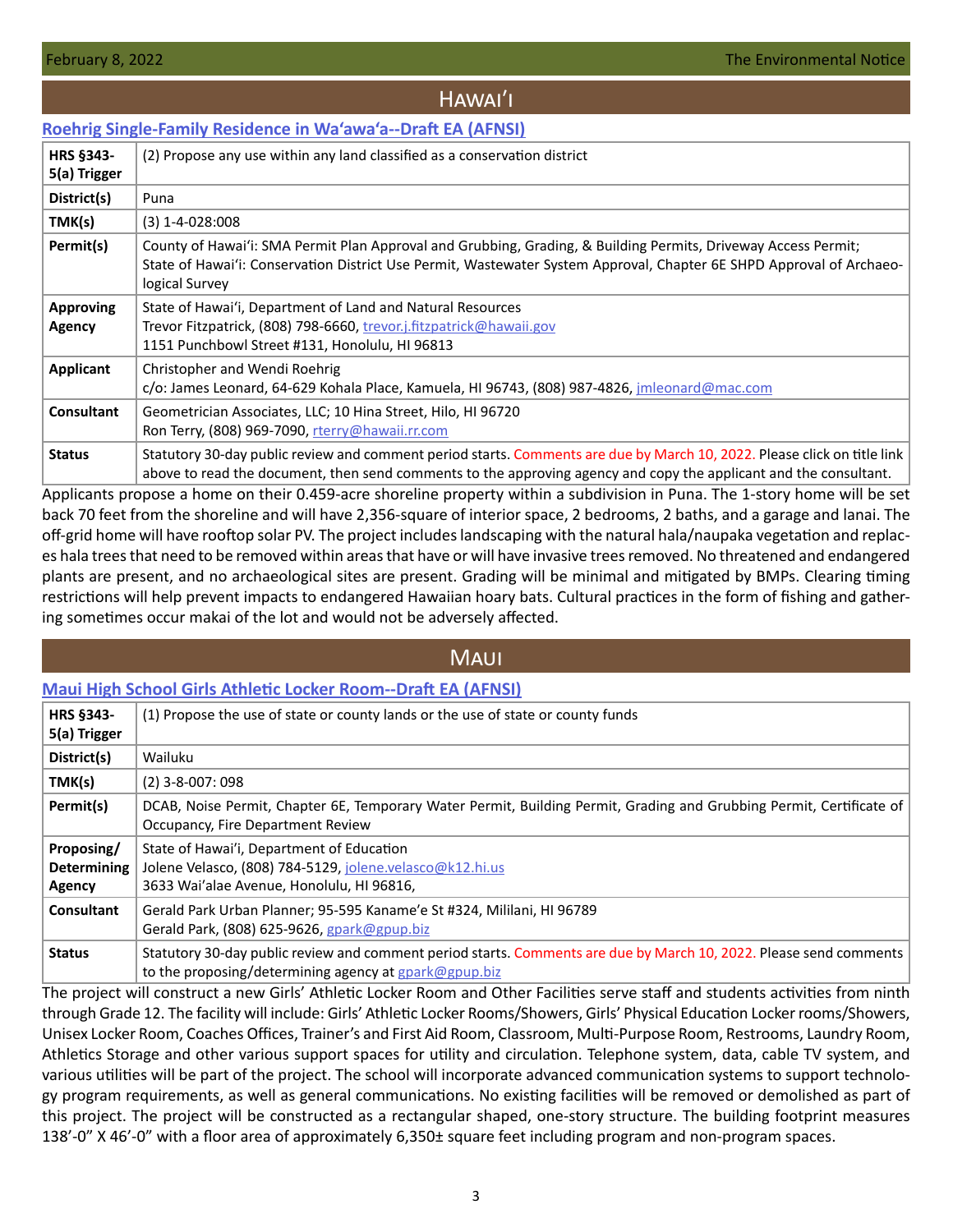# Maui (continued)

### <span id="page-3-0"></span>**[Wailuku River Bank Stabilization--Final EA \(FONSI\)](https://files.hawaii.gov/dbedt/erp/Doc_Library/2022-02-08-MA-FEA-Wailuku-River-Bank-Stabilization.pdf)**

| <b>HRS §343-</b>   | (1) Propose the use of state or county lands or the use of state or county funds |  |  |  |
|--------------------|----------------------------------------------------------------------------------|--|--|--|
| 5(a) Trigger       |                                                                                  |  |  |  |
| District(s)        | Wailuku                                                                          |  |  |  |
| TMK(s)             | (2) 3-4-020: 043 (por.), 044 (por.), 045 (por.), 046 (por.); 3-4-030: 888 (por.) |  |  |  |
| Permit(s)          | Numerous (see document)                                                          |  |  |  |
| Proposing/         | County of Maui, Department of Public Works                                       |  |  |  |
| <b>Determining</b> | Kristi Ono, (808) 270-7745, public.works@co.maui.hi.us                           |  |  |  |
| Agency             | 200 S. High Street, 4th Floor, Wailuku, HI 96793                                 |  |  |  |
| Consultant         | Munekiyo Hiraga; 305 High Street, Suite 104, Wailuku, HI 96793                   |  |  |  |
|                    | Gwendolyn Rivera, (808) 244-2015, planning@munekiyohiraga.com                    |  |  |  |
| <b>Status</b>      | Finding of No Significant Impact (FONSI) determination                           |  |  |  |

The County of Maui, Department of Public Works proposes to restore an eroded embankment of the Wailuku River in the vicinity of the Wailuku Millyard light industrial subdivision and provide slope protection improvements. The existing earthen embankment of the Wailuku River, located on County property, has eroded beyond the bank to affect two (2) adjacent commercial properties. Proposed work involves excavation, regrading, and reinforcement of the river bank slope using grouted rip-rap (GRP) consisting of cobbles and boulders with concrete infill. Woven geotextile fabric will provide a filter interface between the GRP and the existing ground. Geo-composite drains will be used under the GRP to reduce hydrostatic pressure. A line of large boulders will be placed at the toe of the lined slope. To protect the toe from scour, a boulder filled concrete key will be excavated.

### **[DHHL Honokowai Master Plan--Final EA \(FONSI\)](https://files.hawaii.gov/dbedt/erp/Doc_Library/2022-02-08-MA-FEA-DHHL-Honokowai-Master-Plan.pdf)**

| <b>HRS §343-</b><br>5(a) Trigger           | (1) Propose the use of state or county lands or the use of state or county funds                                                              |  |  |  |
|--------------------------------------------|-----------------------------------------------------------------------------------------------------------------------------------------------|--|--|--|
| District(s)                                | Lahaina                                                                                                                                       |  |  |  |
| TMK(s)                                     | (2) 4-4-001: 015; 4-4-002: 003, 008, 009, 011, 015, 018, and 038                                                                              |  |  |  |
| Permit(s)                                  | Numerous (see document)                                                                                                                       |  |  |  |
| Proposing/<br><b>Determining</b><br>Agency | State of Hawai'i, Department of Hawaiian Home Lands<br>Malia Cox, (808) 620-9500, malia.m.cox@hawaii.gov<br>P.O. Box 1879, Honolulu, HI 96805 |  |  |  |
| Consultant                                 | PBR HAWAII & Associates, Inc.; 1001 Bishop Street, Suite 650, Honolulu, HI 96813<br>Carrie Ragsdale, (804) 972-2022, cragsdale@pbrhawaii.com  |  |  |  |
| <b>Status</b>                              | Finding of No Significant Impact (FONSI) determination                                                                                        |  |  |  |

DHHL engaged its beneficiaries in a master planning process to determine appropriate land uses for DHHL's lands at Honokōwai including new agricultural homesteads, multi-family homes, and individual or community farming. The land uses in the Master Plan Area are anticipated to involve agricultural homesteads (subsistence and supplemental agriculture); residential homesteads (single-family and multi-family); community uses including agriculture, park, and commercial areas; conservation areas; industrial uses; roadways; and lands set aside to accommodate County infrastructure.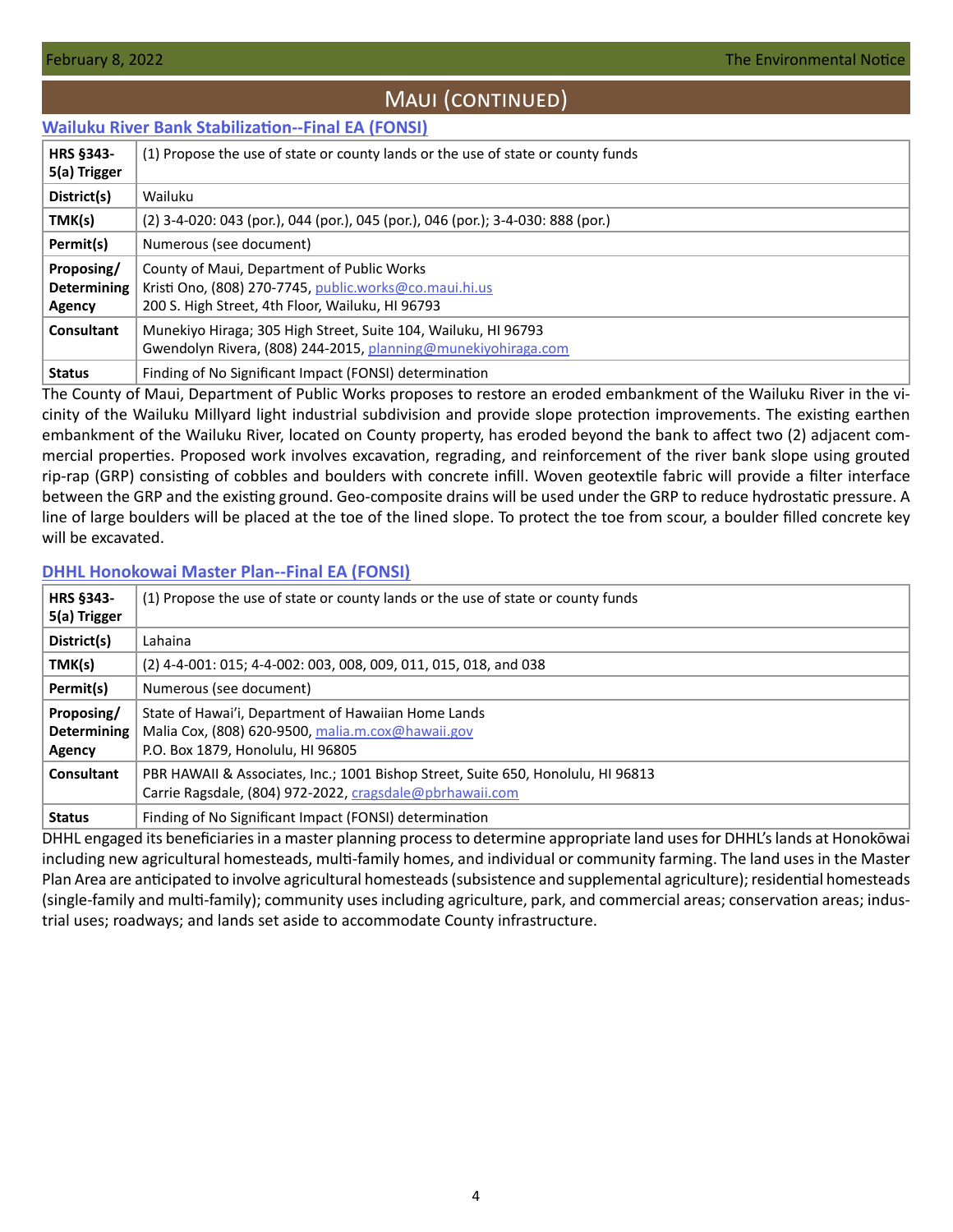### <span id="page-4-0"></span>**[Kōʻele Project District Amendment--Final EA \(FONSI\) Vol 1](https://files.hawaii.gov/dbedt/erp/Doc_Library/2022-02-08-LA-FEA-Koele-Project-District-Amendment-Vol-I.pdf) and [Vol 2](https://files.hawaii.gov/dbedt/erp/Doc_Library/2022-02-08-LA-FEA-Koele-Project-District-Amendment-Vol-II.pdf) HRS §343- 5(a) Trigger** (6) Propose any amendments to existing county general plans where the amendment would result in designations other than agriculture, conservation, or preservation **District(s)** Lānaʻi **TMK(s)** (2) 4-9-001:021, 024, 025, 027, 030; 4-9-002:001(por.), 061(por.); 4-9-018:001, 002, 003, 004, 005; 4-9-020:020; 4-9-021:009 Approval(s) State Land Use Commission District Boundary Amendment; Project District Phase 1 Amendment; Community Plan Amendment; Change of Zoning **Approving Agency** Lānaʻi Planning Commission (c/o Maui Planning Department) Kurt Wollenhaupt, (808) 270-8205, [kurt.wollenhaupt@co.maui.hi.us](mailto:kurt.wollenhaupt%40co.maui.hi.us?subject=) 2200 Main Street, Suite 315, Wailuku, HI 96793 **Applicant** Lanai Resorts, LLC, doing business as Pūlama Lānaʻi; 733 Bishop Street, Suite 1500, Honolulu, HI 96813 Keiki-Pua Dancil, (808) 237-2001, [kdancil@pulamalanai.com](mailto:kdancil%40pulamalanai.com?subject=) **Consultant** Munekiyo Hiraga, 305 High Street, Suite 104, Wailuku, HI 96793 Bryan Esmeralda, (808) 983-1233, [planning@munekiyohiraga.com](mailto:planning%40munekiyohiraga.com?subject=) **Status** Finding of No Significant Impact (FONSI) determination

LĀNA'I

Pūlama Lānaʻi seeks to reduce the density in the Kōʻele Project District by decreasing the Residential and Multi-Family (sub-designations) acreage, increasing Open Space and Park acreage, and reducing Golf Course acreage. The proposed amendments increase the acreage in the Hotel sub-designation accounting for existing uses as well as future uses, and also creates a new Resort Commercial sub-designation for existing and future uses which will support the Sensei Lānaʻi, A Four Seasons Resort. The amendments will reduce the total acreage in the Project District by 8 percent.

Pūlama Lānaʻi also seeks to revise the Kōʻele Project District Ordinance as outlined in Chapter 19.71 of the Maui County Code. The proposed amendments include changes to the Project District map, which outlines the limits of the Project District area as well as the sub-designations, as well as language related to permitted uses, special accessory uses, and development standards for the Project District.

KAUA<sup>'</sup>I

# **[Kai ʻŌlino Affordable Housing Development--Final EA \(FONSI\)](https://files.hawaii.gov/dbedt/erp/Doc_Library/2022-02-08-KA-FEA-Kai-Olino-Affordable-Housing-Development.pdf)**

| <b>HRS §343-</b><br>5(a) Trigger | (1) Propose the use of state or county lands or the use of state or county funds<br>(3) Propose any use within a shoreline area                             |
|----------------------------------|-------------------------------------------------------------------------------------------------------------------------------------------------------------|
| District(s)                      | Kōloa                                                                                                                                                       |
| TMK(s)                           | $(4)$ 2-1-010: 062                                                                                                                                          |
| Permit(s)                        | Building Permits, Received Approval for Project Development Use Permit PDU-2005-7, Class IV Zoning Permit Z-IV-2005-7,<br>and SMA Use Permit SMA (U)-2005-4 |
| <b>Approving</b><br>Agency       | Kaua'i County Housing Agency<br>Adam Roversi, (808) 241-4444, aroversi@kauai.gov<br>4444 Rice Street, Suite 330, Līhu'e, HI 96766                           |
| Applicant                        | Āhē Group; 157 Makawao Street, Kailua, HI 96734<br>Makani Maeva, (808) 263-7657, mm@ahegroup.com                                                            |
| <b>Consultant</b>                | Dudek; 970 N. Kalaheo Ave., Suite C206, Kailua, HI 96734<br>Kristin Arakawa, (808) 202-0022, dudekhawaii@dudek.com                                          |
| <b>Status</b>                    | Finding of No Significant Impact (FONSI) determination<br>うしょうかい しょうしん しょうめいししししょう いっちょう 最し テスト・コンピュータ こうしょうしょう しょうしょうしょうしょう しょうしん 小気味 こうしょうしょうしょ           |

In response to the critical need for affordable housing, Āhē Group is proposing to repurpose the planned Kai 'Ōlino development for affordable housing in 'Ele'ele, Kaua'i. Originally part of a larger uncompleted residential project, the project site was partially developed by previous owners for condominiums. While the condominiums were not completed during the original construction, all the entitlements, investigative reports, and initial construction of the site, including mass clearing, grading, retaining walls, parking pads, roadways, and underground utilities were completed. Following the original construction plans, the proposed project would consist of three residential buildings for a total of 75 multi-family housing units, which would provide 48 new affordable rental units for low-income households and 27 new market rate residential units. The affordable housing would accommodate a blend of affordable incomes, as well as serve families and individuals experiencing homelessness.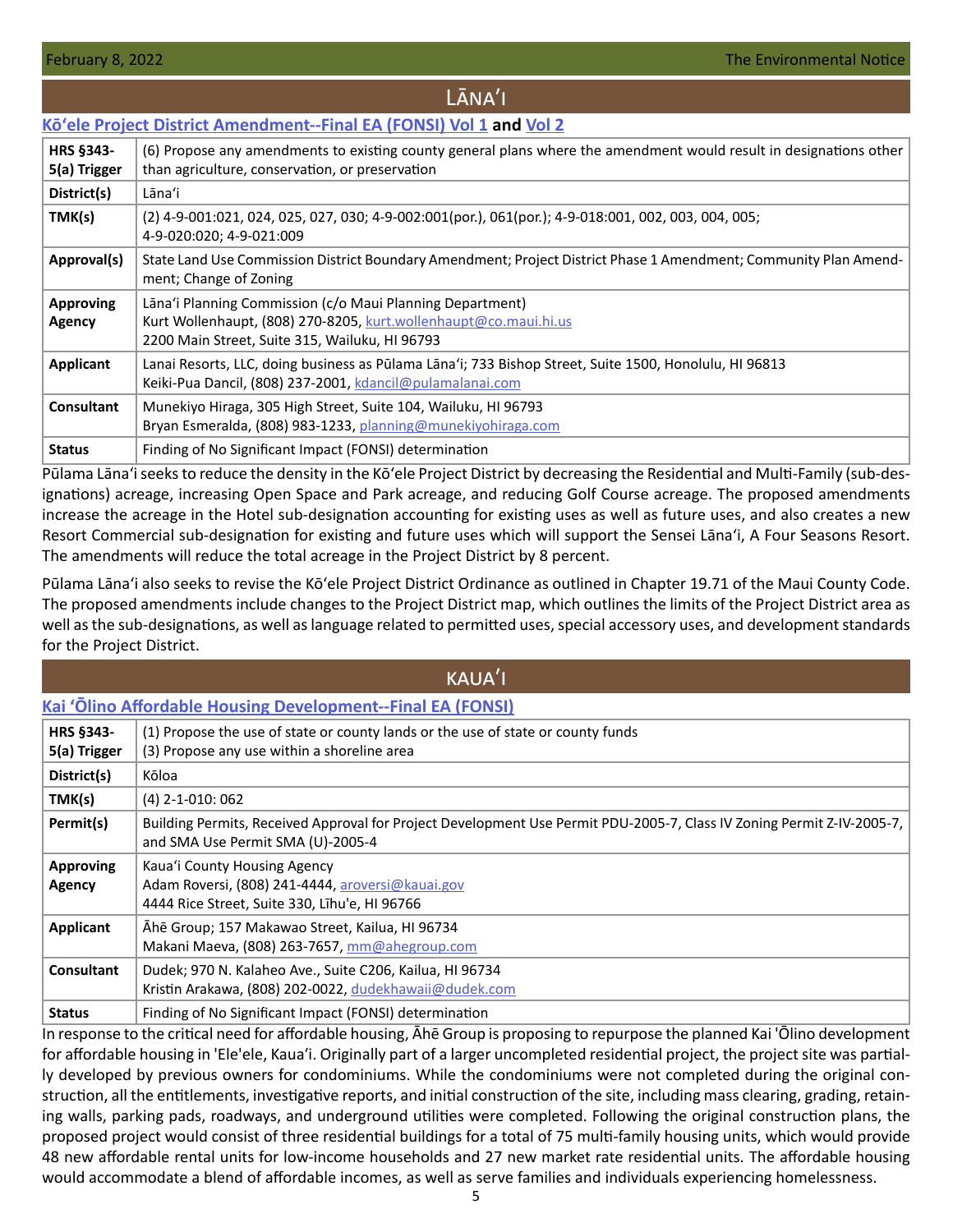# Chapter 25, Revised Ordinances of Honolulu

<span id="page-5-0"></span>Use of the Special Management Area (SMA) is not a trigger under Chapter 343, but developments in Oʻahu's SMA are required to go through an environmental review process that mirrors the procedural requirements of [HRS Chapter 343](https://www.capitol.hawaii.gov/hrscurrent/Vol06_Ch0321-0344/HRS0343/HRS_0343-.htm), pursuant to [Revised Ordinances of Honolulu, Chapter 25.](https://www.honolulu.gov/rep/site/ocs/roh/ROH_Chapter_25_article_1_12.pdf) Developments being reviewed under Chapter 25 but not Chapter 343 appear here.

### **[The Kahala Beach Villas--Draft EA \(AFNSI\)](https://files.hawaii.gov/dbedt/erp/Other_TEN_Publications/2022-02-08-OA-Chapter-25-DEA-Kahala-Beach-Villas.pdf)**

| District(s)                | Honolulu                                                                                                                                                                           |
|----------------------------|------------------------------------------------------------------------------------------------------------------------------------------------------------------------------------|
| TMK(s)                     | $(1)$ 3-5-006: 007, 009, 014, 025                                                                                                                                                  |
| Permit(s)                  | Various (see document)                                                                                                                                                             |
| <b>Approving</b><br>Agency | City and County of Honolulu, Department of Planning and Permitting<br>Malynne Simeon, (808) 768-8023, msimeon@honolulu.gov<br>650 South King Street, 7th Floor, Honolulu, HI 96813 |
| Applicant                  | A'YIA LLC; 4614 Kilauea Avenue, Suite 205, Honolulu, HI 96816<br>Tim Gutierrez, (808) 734-1683, $\text{tim@pyramidhawaii.com}$                                                     |
| Consultant                 | G70; 111 S. King Street, Suite 170, Honolulu, HI 96813<br>Jeffrey H. Overton, Principal, (808) 441-2104, jeff@g70.design                                                           |
| <b>Status</b>              | 30-day public review and comment period starts. Comments are due by March 10, 2022. Please send comments to the<br>approving agency at KahalaBeachVillasEA@g70.design              |

A'YIA LLC is proposing to undertake "The Kahala Beach Villas" (Project). The Project involves the demolition of seven existing dwellings, and redevelopment and construction of six new dwellings on the Project site. The site is located at 4767‐B, 4767‐D, 4769 & 4775 Kāhala Avenue on Tax Map Key parcels: (1) 3‐5‐006:007, 009, 014 and 025. The Applicant also proposes to improve the existing shared, privately‐owned driveway to continue access to the residences. The Project will be designed and constructed to attain certification from the U.S. Green Building Council's Leadership in Energy and Environmental Design program. The Project will be designed and constructed to attain certification from the U.S. Green Building Council's Leadership in Energy and Environmental Design program.

### **[61-551 Pohaku Loa Way Residence--Final EA \(FONSI\)](https://files.hawaii.gov/dbedt/erp/Other_TEN_Publications/2022-02-08-OA-Chapter-25-FEA-61-551-Pohaku-Loa-Way-Residence.pdf)**

| District(s)                | Waialua                                                                                                                                                                         |
|----------------------------|---------------------------------------------------------------------------------------------------------------------------------------------------------------------------------|
| TMK(s)                     | $(1)$ 6-1-009: 010                                                                                                                                                              |
| Permit(s)                  |                                                                                                                                                                                 |
| <b>Approving</b><br>Agency | City and County of Honolulu, Department of Planning and Permitting<br>Jordan Dildy, (808) 768-8027, jdildy@honolulu.gov<br>650 South King Street, 7th Floor, Honolulu, HI 96813 |
| Applicant                  | Pohaku Loa Hale, LLC; 3530 NW Mesa Verde Ct., Bend, Oregon 97703<br>(415) 299-9742, brown@cannonphotography.com                                                                 |
| <b>Consultant</b>          | Planning Solutions, Inc.; 711 Kapiolani Boulevard, Suite 950, Honolulu, HI 96813<br>Makena White, AICP, (808) 550-4538, makena@psi-hi.com                                       |
| <b>Status</b>              | Finding of No Significant Impact (FONSI) determination                                                                                                                          |

The proposed action consists of the construction of a new single-family dwelling and accessory dwelling unit with approximately 3,600 square feet of combined floor area. Additionally, the proposal includes new concrete rubble masonry (CRM) walls along the perimeter of the property. The new work is being proposed on an approximately 17,720-square-foot shoreline lot within the R-5 Residential District and Special Management Area in the Waialua District of Oʹahu. The entire site is located within the Coastal High Hazard Area, or Flood Zone VE. According to the preliminary shoreline survey, the proposed CRM walls and stairs will be 40 feet from the regulatory shoreline. The site is currently developed with a single-family dwelling and accessory structure. Both of these structures will be demolished.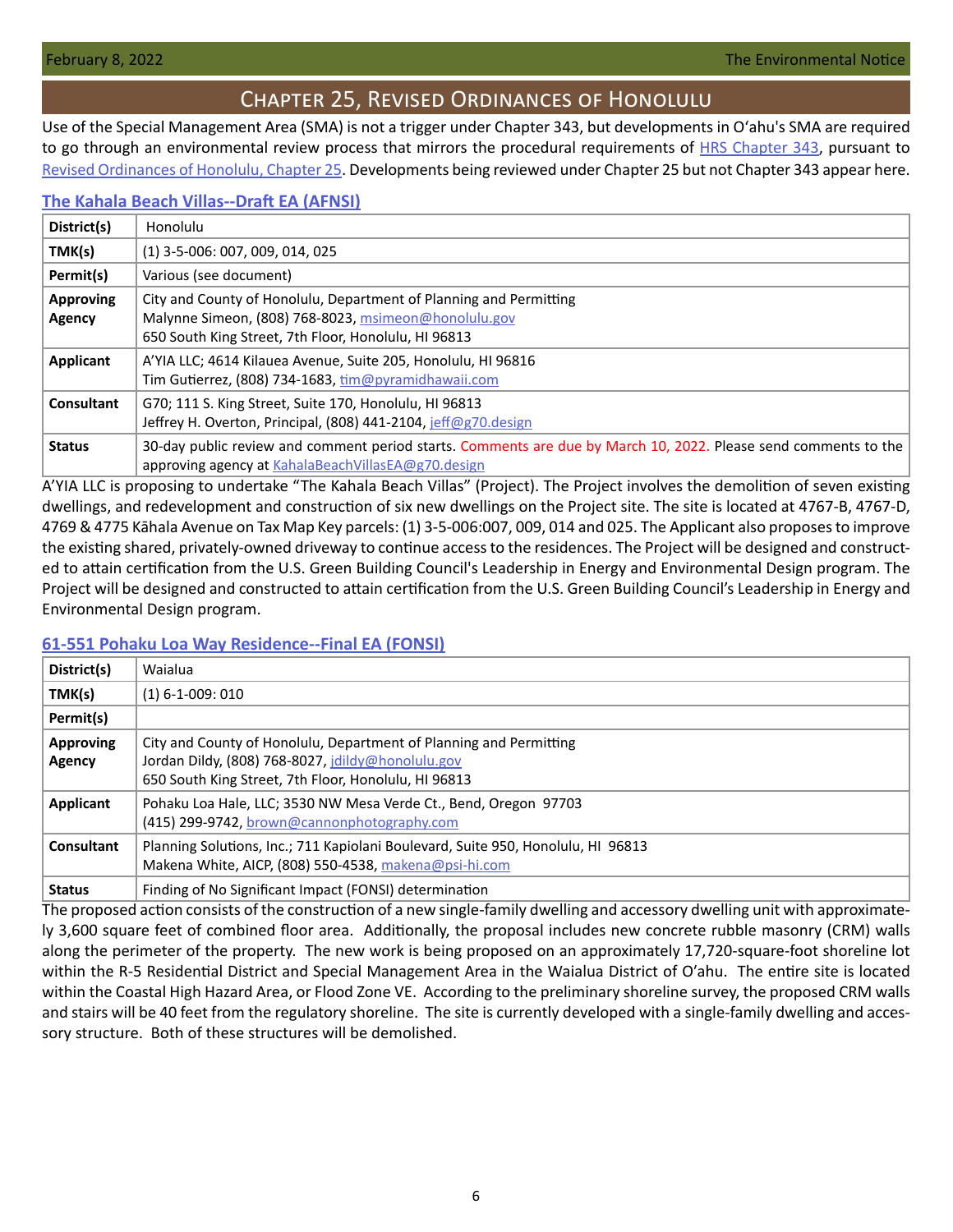# Chapter 25, Revised Ordinances of Honolulu (continued)

### <span id="page-6-0"></span>**[1 Lumahai Street--Final EA \(FONSI\)](https://files.hawaii.gov/dbedt/erp/Other_TEN_Publications/2022-02-08-OA-Chapter-25-FEA-1-Lumahai-Street-Residence.pdf)**

| District(s)                | Honolulu                                                                                                                                                                            |  |
|----------------------------|-------------------------------------------------------------------------------------------------------------------------------------------------------------------------------------|--|
| TMK(s)                     | $(1)$ 3-9-013: 030                                                                                                                                                                  |  |
| Permit(s)                  | Special Management Area Use Permit, Grading, Grubbing, Stockpiling, and Building Permits                                                                                            |  |
| <b>Approving</b><br>Agency | City and County of Honolulu, Department of Planning and Permitting<br>Michael Kat, (808) 768-8013, michael.kat@honolulu.gov<br>650 South King Street, 7th Floor, Honolulu, HI 96813 |  |
| Applicant                  | Alexandra Stanyon and Charles Anderson; c/o Fritz Johnson Architect, 1021 Smith Street, Suite 400, Honolulu, HI 96817                                                               |  |
| Consultant                 | Masa Fujioka & Associates; 98-021 Kamehameha Highway, #337, Aiea, HI 96701<br>Kevin Dillon, REP, (808) 484-5366 Ext. 19, kdillon@masafujioka.com                                    |  |
| <b>Status</b>              | Finding of No Significant Impact (FONSI) determination                                                                                                                              |  |

The proposed action consists of the construction of a new single-family residential dwelling on the property located at 1 Lumahai Street, in the Portlock community of Honolulu. The property was previously developed as a single-family residence, but the former home was demolished in 2011. The current property owners seek to construct a new 4,224-square-foot two-story single-family dwelling with two-car garage and swimming pool on the subject property.

# Previously Published Documents Open for Comment

**Status:** The comment period for these projects began previously. Comments are due February 22, 2022. Please click on the links below to read a document, then send comments to the relevant agency and copy any relevant applicant and/or consultant identified in the submission form that follows the initial agency letter.

### **Maui**

**[Kahului Civic Center Mixed-Use Complex--Draft EA \(AFNSI\)](https://files.hawaii.gov/dbedt/erp/Doc_Library/2022-01-23-MA-DEA-Kahului-Civic-Center-Mixed-Use-Complex.pdf)**

### **O**ʹ**ahu**

**[Wailehua I Single-Family Residences--Draft EA \(AFNSI\)](https://files.hawaii.gov/dbedt/erp/Other_TEN_Publications/2022-01-23-OA-Chapter-25-DEA-Wailehua-I-Single-Family-Residences.pdf) ROH Chapter 25**

# Lists of Exemption Notices

Pursuant to [HAR § 11-200.1-17](https://health.hawaii.gov/opppd/files/2019/08/11-200.1.pdf), State and county agencies that have determined specific actions to be exempt from the requirement to prepare an EA are required to submit a listing of such exemptions made during the previous month. Following are Lists of Exemption Notices submitted by various agencies for January 2022; utilize the identified agency contact on each list for additional information about any specific exemption:

# **County of Maui City and County of Honolulu**

[Department of Parks and Recreation](https://files.hawaii.gov/dbedt/erp/List_Ex_Notice/2022-02-08-COM-DPR-List-of-Exemptions-Jan-2022.pdf) [Department of Planning](https://files.hawaii.gov/dbedt/erp/List_Ex_Notice/2022-02-08-CCH-DPP-List-of-Exemptions-Jan-2022.pdf) and Permitting

# **State of Hawai**ʻ**i**

[Department of Accounting and General Services](https://files.hawaii.gov/dbedt/erp/List_Ex_Notice/2022-02-08-SOH-DAGS-List-of-Exemptions-Jan-2022.pdf) [Department of Education](https://files.hawaii.gov/dbedt/erp/List_Ex_Notice/2022-02-08-SOH-DOE-List-of-Exemptions-Jan-2022.pdf) [Department of Land and Natural Resources](https://files.hawaii.gov/dbedt/erp/List_Ex_Notice/2022-02-08-SOH-DLNR-List-of-Exemptions-Jan-2022.pdf) [University of Hawaiʹ](https://files.hawaii.gov/dbedt/erp/List_Ex_Notice/2022-02-08-SOH-UHM-List-of-Exemptions-Jan-2022.pdf)i, Mānoa [University of Hawaiʹ](https://files.hawaii.gov/dbedt/erp/List_Ex_Notice/2022-02-08-SOH-UHM-List-of-Exemptions-Nov-2021-revised.pdf)i, Mānoa **Revised List from November 2021**

# Exemption Determinations

The University of Hawaiʹi, Mānoa has requested voluntary publication of the following actions that were determined to be exempt from the requirement to prepare an EA pursuant to  $HAR \S 11-200.1-16$  (Please click on the links to access the Exemption Notices to learn more about each action.)

# **[Landscaping Building Replacement](https://files.hawaii.gov/dbedt/erp/Other_TEN_Publications/2022-02-08-OA-Exemption-UHM-Landscape-Building-Replacement.pdf)**

**[Waikīkī Aquarium Sanitary Sewer System Flow Meter Installation](https://files.hawaii.gov/dbedt/erp/Other_TEN_Publications/2022-02-08-OA-Exemption-UHM-Waikiki-Aquarium-Sanitary-Sewer-System-Flow-Meter-Installation.pdf)**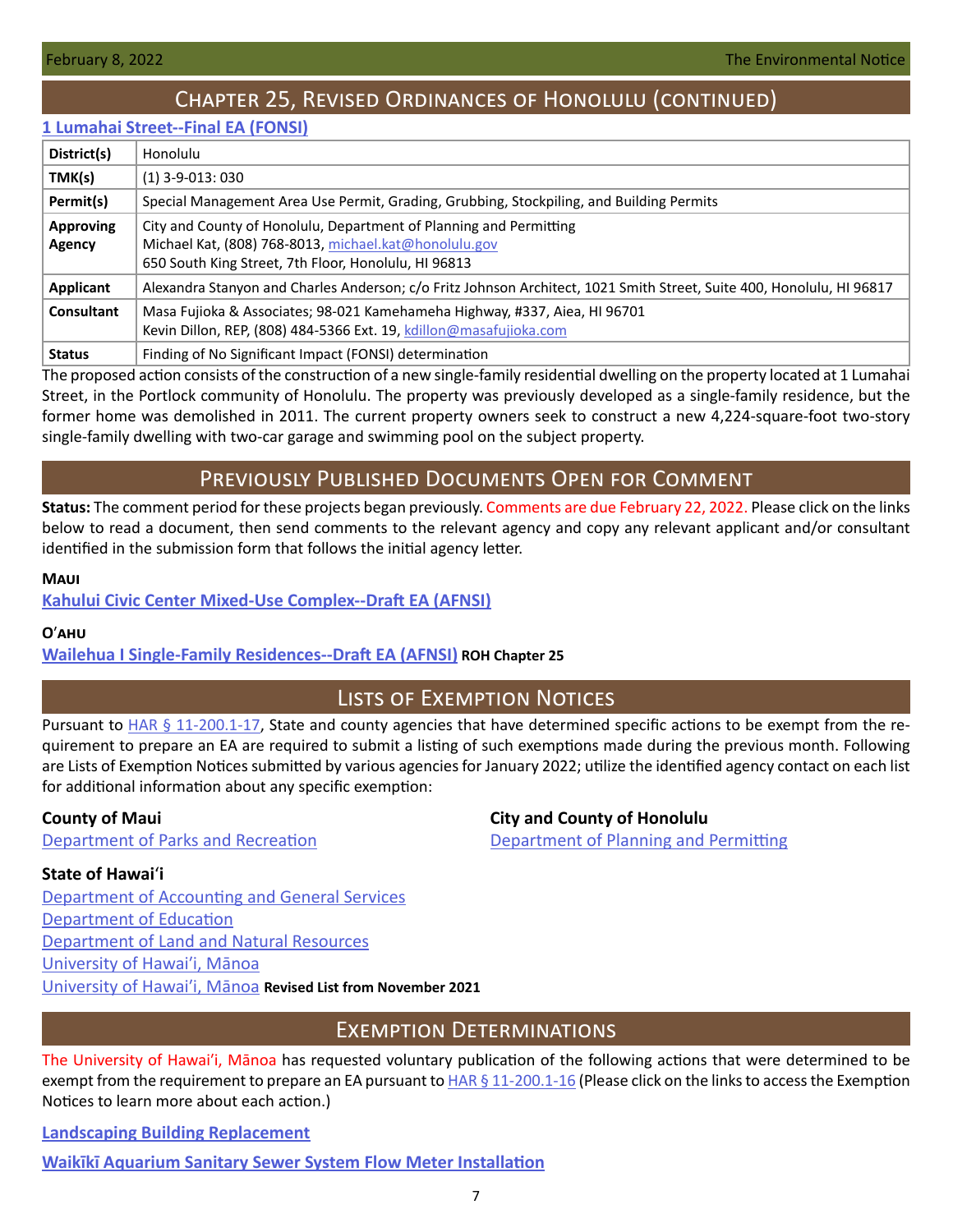# Agency Exemption List Concurrence

<span id="page-7-0"></span>The following agency exemption list, which is a guidance document for the referenced agency's use in considering the propriety of a specific exemption, has been submitted to the Environmental Advisory Council (EAC) for review and concurrence. At the request of the EAC, this draft exemption list is being published for public review and comment; please click on the following link to view the list, and submit any comments by March 10, 2022 to [dbedt.opsd.erp@hawaii.gov](mailto:dbedt.opsd.erp%40hawaii.gov?subject=): **[City and County of Honolulu, Board of Water Supply](https://files.hawaii.gov/dbedt/erp/Agency_Exemption_Lists/Honolulu-Board-of-Water-Supply-Exemption-List-Draft-2022-02-01.pdf)**

Pursuant to [HAR § 11-200.1-16,](https://health.hawaii.gov/opppd/files/2019/08/11-200.1.pdf) the EAC has reviewed and concurred upon the following agency exemption list. The listed types of actions may be exempted from the requirement to prepare an EA. The EAC's date of concurrence is posted on the list. Click on the link to view or download the list.

**State of Hawai**ʹ**[i, Department of Transportation \(February 1, 2022\)](https://files.hawaii.gov/dbedt/erp/Agency_Exemption_Lists/State-Department-of-Transportation-Exemption-List_2022-02-01.pdf)**

# Prior Determination

The State of Hawaiʻi, Department of Transportation (DOT) [has determined](https://files.hawaii.gov/dbedt/erp/Other_TEN_Publications/2022-02-08-OA-Prior-Determination-DOT-Fort-Barrette-Rd-Improvements.pdf) that additional environmental review is not required for the Fort Barrette Road Improvements, Vicinity of Kamaʹaha Avenue to Vicinity of Farrington Highway project. The scope of work for the project, which includes resurfacing and widening the mauka-bound road to provide a dedicated left turn lane into Kapolei Regional Park, was originally included in the Fort Barrette Road Operational Improvements, Roosevelt Avenue to Farrington Highway project that has an approved exemption dated February 26, 2019. However, due to insufficient funds for construction, these improvements had to be removed from the Operational Improvements project and will now be completed as a separate project. The scope of work has not changed, only the project under which the work will be completed.

# Coastal Zone Management Notices

# Federal Consistency Reviews

The following federal actions are being reviewed for consistency with the enforceable policies of the Hawaiʻi Coastal Zone Management (CZM) Program, including the CZM objectives and policies in Hawai'i Revised Statutes, Chapter 205A. Federal consistency, pursuant to Section 307 of the Coastal Zone Management Act of 1972 (CZMA), as amended, generally requires that federal actions, within and outside of the coastal zone, which have reasonably foreseeable effects on any coastal use (land or water) or natural resource of the coastal zone be consistent with the enforceable policies of a state's federally approved coastal management program. Federal actions include federal agency activities, federal license or permit activities, and federal financial assistance activities. This public notice is being provided in accordance with § 306(d)(14) of the CZMA, and federal regulations at 15 CFR § 930.2, § 930.42, and § 930.61. General information about federal consistency is available at the [Hawai](http://planning.hawaii.gov/czm/federal-consistency/)ʻi [CZM Program web site,](http://planning.hawaii.gov/czm/federal-consistency/) or call (808) 587-2878.

For specific information or questions about an action listed below, contact the CZM staff person identified for each action. The CZM Program is required to adhere to federal review deadlines, therefore, comments must be received by the date specified. Comments may be submitted by mail or electronic mail, to the addresses below.

**Mail:** Office of Planning and Sustainable Development **Email: [Debra.L.Mendes@hawaii.gov](mailto:Debra.L.Mendes%40hawaii.gov?subject=)** Department of Business, Economic Development and Tourism P.O. Box 2359, Honolulu, HI 96804

# **Proposed Rule to Modify Seabird Interaction Mitigation Measures**

**Proposed Action:** NMFS proposes to modify required seabird interaction mitigation measures set forth in 50 CFR 665.815 for the Hawai'i deep-set pelagic longline fishery. The proposed action would apply to deep-set, pelagic longline vessels fishing for bigeye tuna under the Fishery Ecosystem Plan for Pelagic Fisheries of the Western Pacific holding Hawai'i longline Federal permits. Vessel operators that set fishing gear from the stern above 23° N latitude would be required to use a tori line (bird scaring streamers) in place of the currently required blue-dyed, thawed bait and strategic offal discharge (discharging fish, fish parts, and spent bait).

| Location:              | International waters                                    |
|------------------------|---------------------------------------------------------|
| <b>Federal Action:</b> | <b>Federal Agency Activity</b>                          |
| <b>Federal Agency:</b> | National Marine Fisheries Service (NMFS)                |
| <b>CZM Contact:</b>    | Debra Mendes, (808) 587-2840, Debra.L.Mendes@hawaii.gov |
| <b>Comments Due:</b>   | <b>February 22, 2022</b>                                |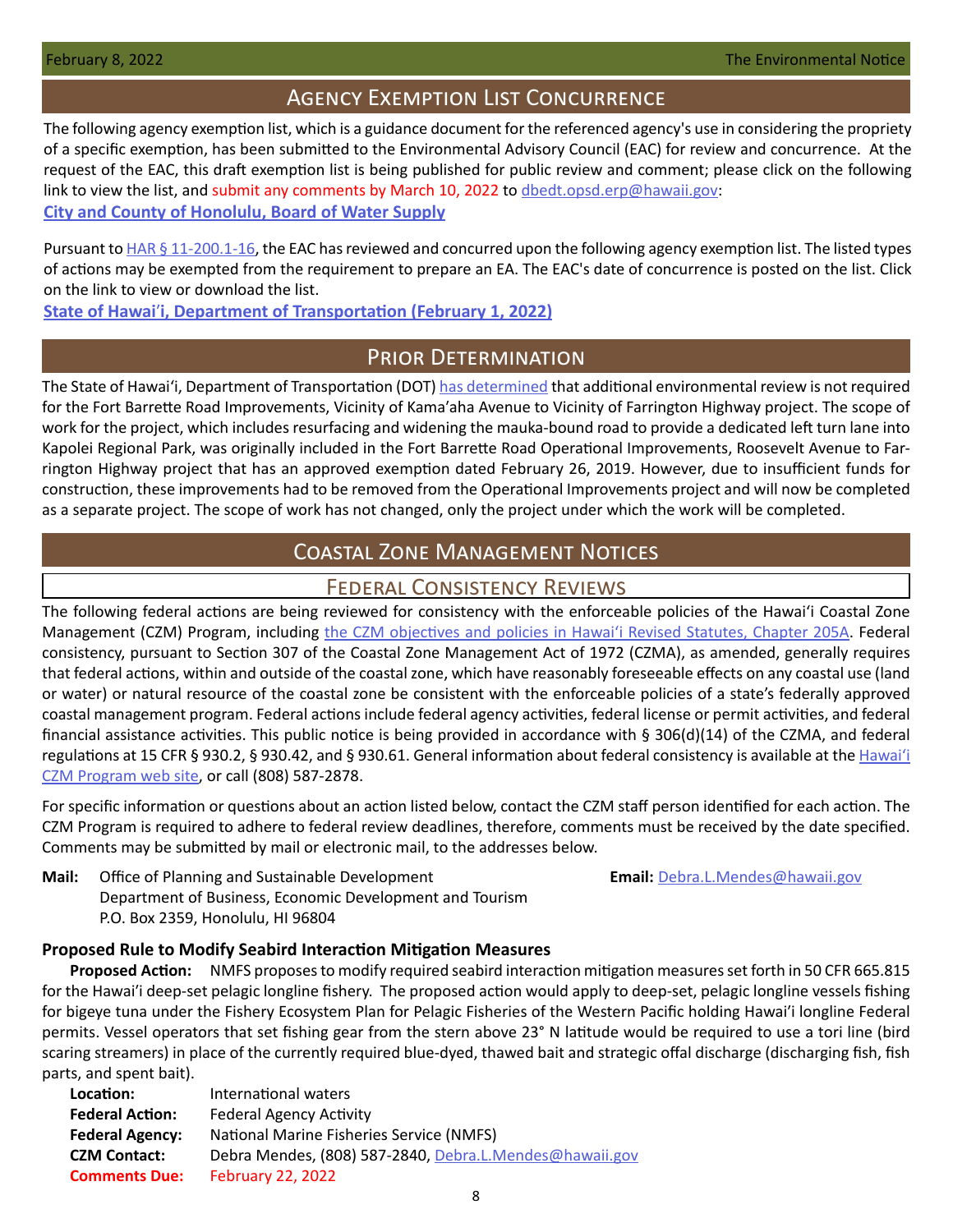# Coastal Zone Management Notices (continued)

# Special Management Area (SMA) Minor Permits

<span id="page-8-0"></span>The SMA Minor permits below have been approved (HRS  $\S$  205A-30). For more information, contact the relevant county/state planning agency: Honolulu [(808) 768-8015]; Hawaiʻi [East (808) 961-8288], [West (808) 323-4770]; Kauaʻi [(808) 241-4050]; Maui [(808) 270-7735]; Kakaʻako or Kalaeloa Community Development District [(808) 587-2846]

| Location (TMK)                     | <b>Description (File No.)</b>                                                                          | <b>Applicant/Agent</b>                                           |
|------------------------------------|--------------------------------------------------------------------------------------------------------|------------------------------------------------------------------|
| Hawai'i: South Hilo (2-2-033: 011) | Land and Resource Management and Fencing (PL-SMM-2022-<br>000012)                                      | Hawaiian Kingdom Brands/Talon<br>Properties, LLC                 |
| Maui: Kīhei (3-9-011: 023)         | Alteration to Accessory Dwelling Unit and Installation of Un-<br>derground Propane Line (SM2 20220001) | Hawaii Off Grid                                                  |
| Maui: Kīhei (2-1-006: 106)         | Chris Cumming (SM2 20220005)                                                                           | 20 Degrees North Properties LLC                                  |
| Maui: Kīhei (2-1-012: 006)         | Ground Altering Activities (SM2 20220007)                                                              | Jeffrey Ueoka                                                    |
| O'ahu: He'eia (4-6-022: 002)       | Expansion of Deck and Garage and Interior Renovations (2021/<br>SMA-54)                                | Jamie Heiskanen/Structural Hawaii,<br>Inc.                       |
| O'ahu: Diamond Head (3-1-032: 006) | New Trash and Surfboard Enclosure (2021/SMA-74)                                                        | Benevolent & Protective Order of<br>Elks/Structural Hawaii, Inc. |

# **SHORELINE NOTICES**

# Applications for Shoreline Certification

The shoreline certification applications below are available for review and comment at the Department of Land and Natural Resources offices on Kaua'i, Hawai'i, Maui, and Honolulu, 1151 Punchbowl Street, Room 220 ([HRS § 205A-42](https://www.capitol.hawaii.gov/hrscurrent/Vol04_Ch0201-0257/HRS0205A/HRS_0205A-0042.htm) and [HAR § 13-](https://dlnr.hawaii.gov/ld/files/2013/07/Ch13-222-Amend-Compil-Stand-Rev1.pdf) [222-12](https://dlnr.hawaii.gov/ld/files/2013/07/Ch13-222-Amend-Compil-Stand-Rev1.pdf)). **Maps and photos of each application file can be viewed [here](https://ags.hawaii.gov/survey/shoreline/#apps)**. All comments shall be submitted in writing to the State Land Surveyor, 1151 Punchbowl Street, Room 210, Honolulu, HI 96813 and postmarked no later than 15 calendar days from the date of this public notice of the application. For more information, call Ian Hirokawa at (808) 587-0420.

| File No. | Location                       | тмк                                                  | Applicant                               | Owner              |
|----------|--------------------------------|------------------------------------------------------|-----------------------------------------|--------------------|
| OA-1980  | 487 Portlock Road, O'ahu 96825 | $(1)$ 3-9-016: 036                                   | JMI Hawaii, Inc.                        | Daisho Co., Ltd.   |
| LA-028   | State Highway #44, Lāna'i      | $(2)$ 4-9-002: por. 001 & 4-9-003: 010   R.M. Towill |                                         | Lanai Resorts, LLC |
| LA-029   | Kaunolu Trail, Lāna'i          | $(2)$ 4-9-002: por. 001                              | R.M. Towill                             | Lanai Resorts, LLC |
| KA-465   | 5-7062 Kūhiō Hwy., Kaua'i      | $(4)$ 5-8-011: 011                                   | Honua Engineering, Inc.   Noel F. Gaige |                    |

# Proposed Shoreline Certifications and Rejections

The shoreline notices below have been proposed for certification or rejection by the Department of Land and Natural Resourc-es [\(HRS § 205A-42](http://HRS § 205A-42) and [HAR § 13-222-26\)](https://dlnr.hawaii.gov/ld/files/2013/07/Ch13-222-Amend-Compil-Stand-Rev1.pdf). Any person or agency who wants to appeal shall file a notice of appeal in writing with DLNR no later than 20 calendar days from the date of this public notice. Send the appeal to the Board of Land and Natural Resources, 1151 Punchbowl Street, Room 220, Honolulu, Hawai'i 96813.

| File No. | <b>Status</b> | <b>Location</b>                           | TMK                            | Applicant                           | Owner                                                                          |
|----------|---------------|-------------------------------------------|--------------------------------|-------------------------------------|--------------------------------------------------------------------------------|
| OA-1953  | Proposed      | 928 Mokulua Drive, O'ahu 96834            | $(1)$ 4-3-007: 036             | R.M. Towill Corporation             | Xin Liu & Meiyi Ma                                                             |
| OA-1967  | Proposed      | 56-157 Kamehameha Hwy., O'ahu<br>96831    | $(1)$ 5-6-001: 089             | Ailana Surveying & Geomat-<br>ics   | Diane Zucco                                                                    |
| OA-1976  | Proposed      | 57-091 Kamehameha Highway, O'ahu<br>96831 | $(1) 5 - 7 - 001:048$<br>& 049 | Engineers Surveyors Hawaii,<br>Inc. | Lot 13 BRE Turtle Bay De-<br>velopment LLC/Lot 14 BRE<br>Turtle Bay Resort LLC |
| MA-758   | Rejection     | 3701 L. Honoapi'ilani Hwy., Maui 96761    | (2) 4-3-006: 063               | Amy Fagan                           | Pikake AOAO                                                                    |
| HA-603   | Rejection     | 77-220 Kealohi Bay Place, Hawai'i         | $(3)$ 7-7-024: 001             | Wes Thomas Associates               | Robert C. Hollander and<br>Susan Ito Hollander                                 |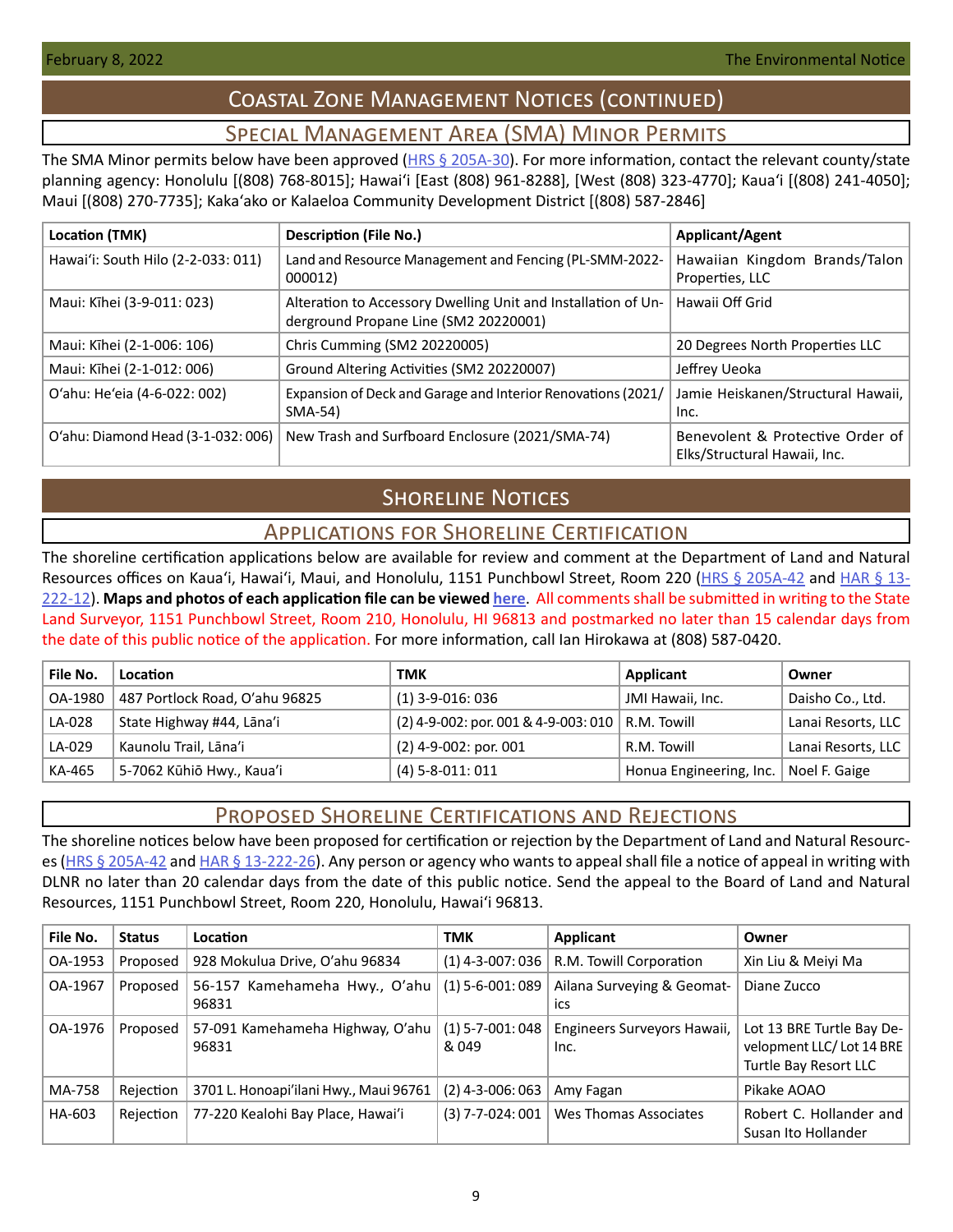# Conservation District Use Applications

<span id="page-9-0"></span>Persons interested in commenting on the following Conservation District Use Application(s) or receiving notification of determinations on Conservation District Use Applications must submit comments and requests to the Department of Land and Natural Resources. Notification requests must include the following information: 1) Name and address of the requestor; 2) The application for which the requestor would like to receive notice of determination; and 3) The date the notice was initially published in *The Environmental Notice*. Send comments and requests to: Department of Land and Natural Resources, Office of Conservation and Coastal Lands, P.O. Box 621, Honolulu, HI, 96809. DLNR will make every effort to notify those interested in the subject CDUAs. However, DLNR is not obligated to notify any person not strictly complying with the above requirements. For more information, please contact the Office of Conservation and Coastal Lands staff listed for each project. CDUAs can be found via the hyperlinked File No. below or on the OCCL website at [dlnr.hawaii.gov/occl.](http://dlnr.hawaii.gov/occl)

| <b>File No.:</b>            | CDUA HA-3885 (Department's Acceptance Letter)                                        |
|-----------------------------|--------------------------------------------------------------------------------------|
| <b>Name of Applicant:</b>   | Christopher and Wendi Roehrig                                                        |
| Location:                   | 14-3543 Government Beach Road, Wa'awa'a Subdivision, Puna, HI [TMK (3) 1-4-028: 008] |
| <b>Proposed Action:</b>     | <b>Roehrig Single-Family Residence</b>                                               |
| 343, HRS determination:     | Draft Environmental Assessment/AFNSI Published February 8th, 2022                    |
| <b>Applicant's Contact:</b> | James Leonard, (808) 896-3459, jmleonard@mac.com                                     |
| <b>OCCL Staff Contact:</b>  | Trevor Fitzpatrick, (808) 798-6660, trevor.j.fitzpatrick@hawaii.gov                  |
|                             |                                                                                      |

# **FEDERAL NOTICES**

As a courtesy, listed below are some relevant entries from the Federal Register published since the last issue of *The Environmental Notice*. **For more information, click on the title link of any entry**, also available at [www.federalregister.gov.](http://www.federalregister.gov)

# **Notice: [Notice of Virtual Public Meeting for the Draft Environmental Impact Statement Pearl Harbor Naval Ship](https://www.federalregister.gov/documents/2022/02/04/2022-02168/notice-of-virtual-public-meeting-for-the-draft-environmental-impact-statement-pearl-harbor-naval)[yard and Intermediate Maintenance Facility Dry Dock and Waterfront Production Facility](https://www.federalregister.gov/documents/2022/02/04/2022-02168/notice-of-virtual-public-meeting-for-the-draft-environmental-impact-statement-pearl-harbor-naval) (published by the Navy Department (DoN) on 02/04/2022)**

Pursuant to the National Environmental Policy Act of 1969, as implemented by the Council on Environmental Quality, the DoN has prepared and filed with the United States Environmental Protection Agency a Draft Environmental Impact Statement (EIS) that evaluates the potential environmental effects associated with constructing and operating a graving dry dock and waterfront production facility at the Pearl Harbor Naval Shipyard and Intermediate Maintenance Facility at Joint Base Pearl Harbor‐Hickam, Oʹahu, Hawaiʹi.

A 45-day public comment period extends through March 21, 2022. Comments submitted during the public comment period will become part of the public record, and substantive comments will be considered in the Final EIS. All comments must be postmarked or received electronically by 11:59 p.m. HST on March 21, 2022, for consideration in the Final EIS. Due to current Federal and State guidance on social distancing in response to the COVID-19 pandemic, the DoN is providing virtual and webbased opportunities for the public to learn about the proposed action and action alternatives, and provide comments on the Draft EIS. The virtual and web-based opportunities are:

1. Virtual Open House: A Virtual Open House will be available at the [Project Website](https://www.pearlharbordrydockeis.org) from February 4, 2022, to March 21, 2022.

2. Project Website: The Project website is available at<https://www.pearlharbordrydockeis.org>throughout the EIS preparation; it provides information on the proposed action, NEPA process, and schedule, and includes a document library. The public can use this website to submit comments on the Draft EIS electronically between February 4, 2022, and March 21, 2022.

### 3. Virtual Public Meeting: February 24, 2022, 4:30-6:30 p.m. HST. There are two options to access the meeting:

- a. Go to [Zoom.us/join](http://Zoom.us/join) or join by phone at: 669-900-6833; Meeting ID: 881 8171 0022.
- b. Visit the Project Website to access the Virtual Public Meeting link and phone number.

# **Notice: [Administrative Declaration of a Disaster for the State of Hawaii](https://www.federalregister.gov/documents/2022/02/03/2022-02191/administrative-declaration-of-a-disaster-for-the-state-of-hawaii) (published by the Small Business Administration [US SBA] on 02/03/2022)**

This is a notice of an Administrative declaration of a disaster for the State of Hawaiʹi dated 01/28/2022. Incident: Severe Storms, Flooding and Landslides on Oʹahu and Maui between 12/05/2021 and 12/10/2021.

Physical Loan Application Deadline Date: 03/29/2022. Economic Injury (EIDL) Loan Application Deadline Date: 10/28/2022.

Submit completed loan applications to: SBA, Processing and Disbursement Center, 14925 Kingsport Road, Fort Worth, TX 76155.